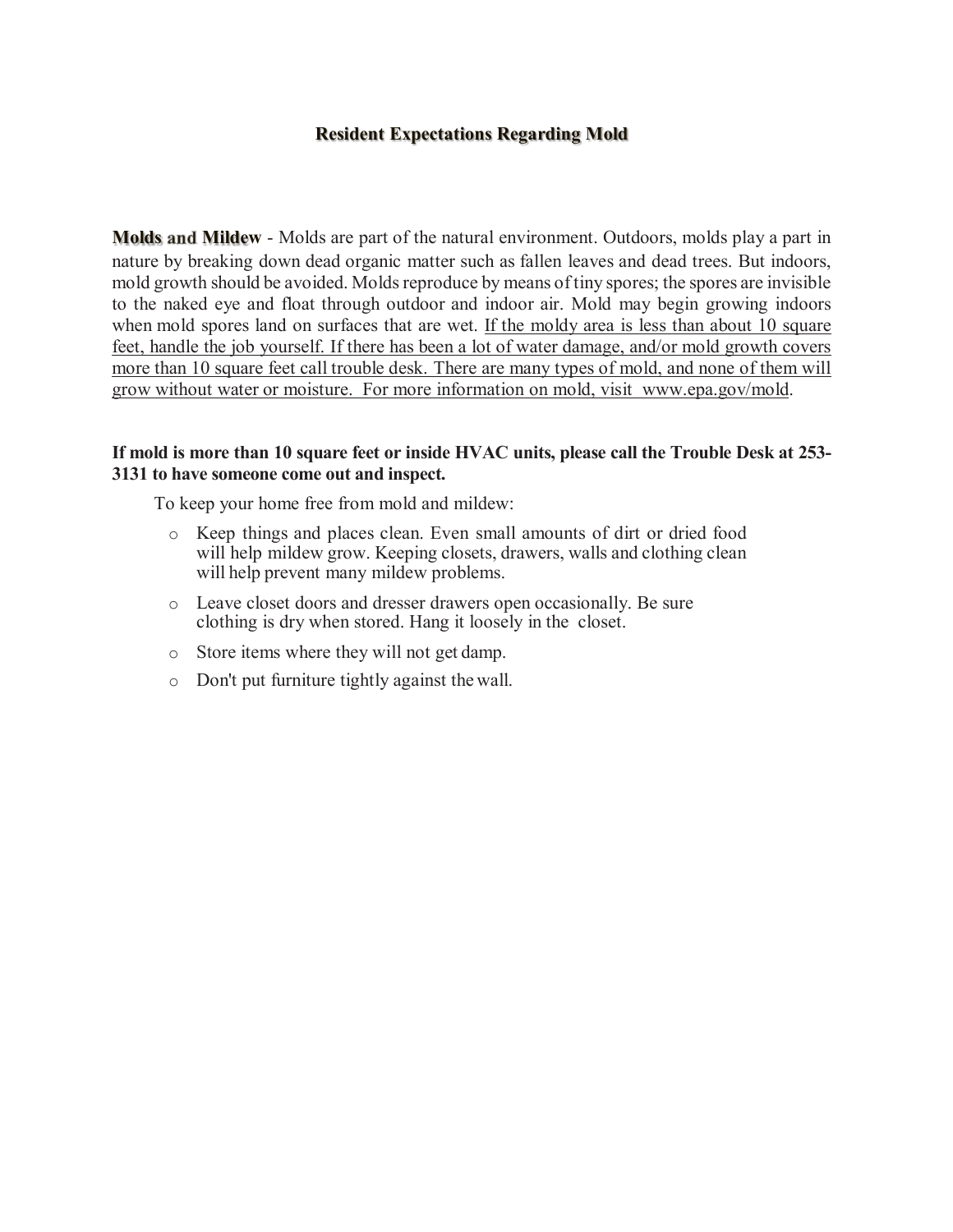

#### **Navy Indoor Environmental Quality - Mold Sampling Policy in Navy Buildings**

The Navy's policy, which is consistent with guidance from the U.S. Centers for Disease Control & Prevention (CDC) and the Environmental Protection Agency (EPA), is to not routinely sample for mold when evaluating indoor environmental quality (IEQ). This policy applies to the work environment and in government owned housing (Family Housing and Unaccompanied Housing).<sup>[1](#page-1-0),2</sup>

The term "mold" is used to refer to fungi that are naturally occurring in the environment. Molds are found year-round in virtually every environment, indoors and outdoors, and at work and home. There is no practical way to eliminate all mold and mold spores from the indoor environment.

The emphasis for dealing with mold focuses on visual inspection and determining the source of the moisture (e.g., water intrusion, plumbing leaks, etc.), and other contributing factors (e.g., temperature, humidity, ventilation, sanitation, etc.). It is important to correct mold and moisture problems as soon as possible through remediation and/or removal of mold contaminated materials within 24-48 hours, cleaning the surfaces, controlling the moisture source, and drying the area completely.

A mold's ability to result in health effects and symptoms will vary by the genus/species. No one knows how many species of mold exist, but estimates are 100,000 or more. Individual susceptibility to mold varies widely depending on the species and amount of mold. Therefore, mold sampling and culturing are not reliable in determining an individual's health risk.

Due to these factors, there are no federal health standards for what are "unacceptable" levels of mold in the indoor environment. Therefore, there is no health standard to which mold sampling results can be compared. Further, since most people are allergic to more than one allergen, and most homes have multiple detectable allergens (e.g., pet dander, pollen, rats, mice, cockroaches, dust mites, air fresheners, candles, lawns, plants, trees, etc.,), sampling for mold alone is also not a reliable factor for determining health risk.

All mold issues, regardless of species, are treated the same: control the moisture source, and remediate the contamination. Mold sampling results do not change this. Nor do they provide a reliable indication of health risk.

For more information about mold visit: [https://www.med.navy.mil/sites/nmcphc/industrial](https://www.med.navy.mil/sites/nmcphc/industrial-hygiene/Pages/Mold-Information-Resources.aspx)[hygiene/Pages/Mold-Information-Resources.aspx](https://www.med.navy.mil/sites/nmcphc/industrial-hygiene/Pages/Mold-Information-Resources.aspx)

#### **This policy also aligns with guidance from:**

- CDC [\(https://www.cdc.gov/mold/faqs.htm#test\)](https://www.cdc.gov/mold/faqs.htm#test)
- EPA [\(https://www.epa.gov/mold/mold-testing-or-sampling\)](https://www.epa.gov/mold/mold-testing-or-sampling)
- OSHA [\(https://www.osha.gov/dts/shib/shib101003.html\)](https://www.osha.gov/dts/shib/shib101003.html)
- American Industrial Hygiene Association [\(https://www.aiha.org/publications-and](https://www.aiha.org/publications-and-resources/TopicsofInterest/Hazards/Pages/Facts-About-Mold.aspx)[resources/TopicsofInterest/Hazards/Pages/Facts-About-Mold.aspx\)](https://www.aiha.org/publications-and-resources/TopicsofInterest/Hazards/Pages/Facts-About-Mold.aspx)
- Army and Air Force policy is the same<sup>3</sup> [\(https://phc.amedd.army.mil/topics/workplacehealth/ih/Pages/Indoor-Air-Quality-Mold.aspx\)](https://phc.amedd.army.mil/topics/workplacehealth/ih/Pages/Indoor-Air-Quality-Mold.aspx)

l 1 OPNAVINST 5100.23G Navy Safety and Occupational Health Program Manual

<span id="page-1-0"></span><sup>2</sup> NMCPHC Industrial Hygiene Field Operations Manual - [https://www.med.navy.mil/sites/nmcphc/industrial-hygiene/industrial-hygiene-field-operations](https://www.med.navy.mil/sites/nmcphc/industrial-hygiene/industrial-hygiene-field-operations-manual/Pages/default.aspx)[manual/Pages/default.aspx\)](https://www.med.navy.mil/sites/nmcphc/industrial-hygiene/industrial-hygiene-field-operations-manual/Pages/default.aspx)

<sup>3</sup> AFRL-SA-WP-SR-2014-0012 Technical Guide for Indoor Air Quality Surveys July 2014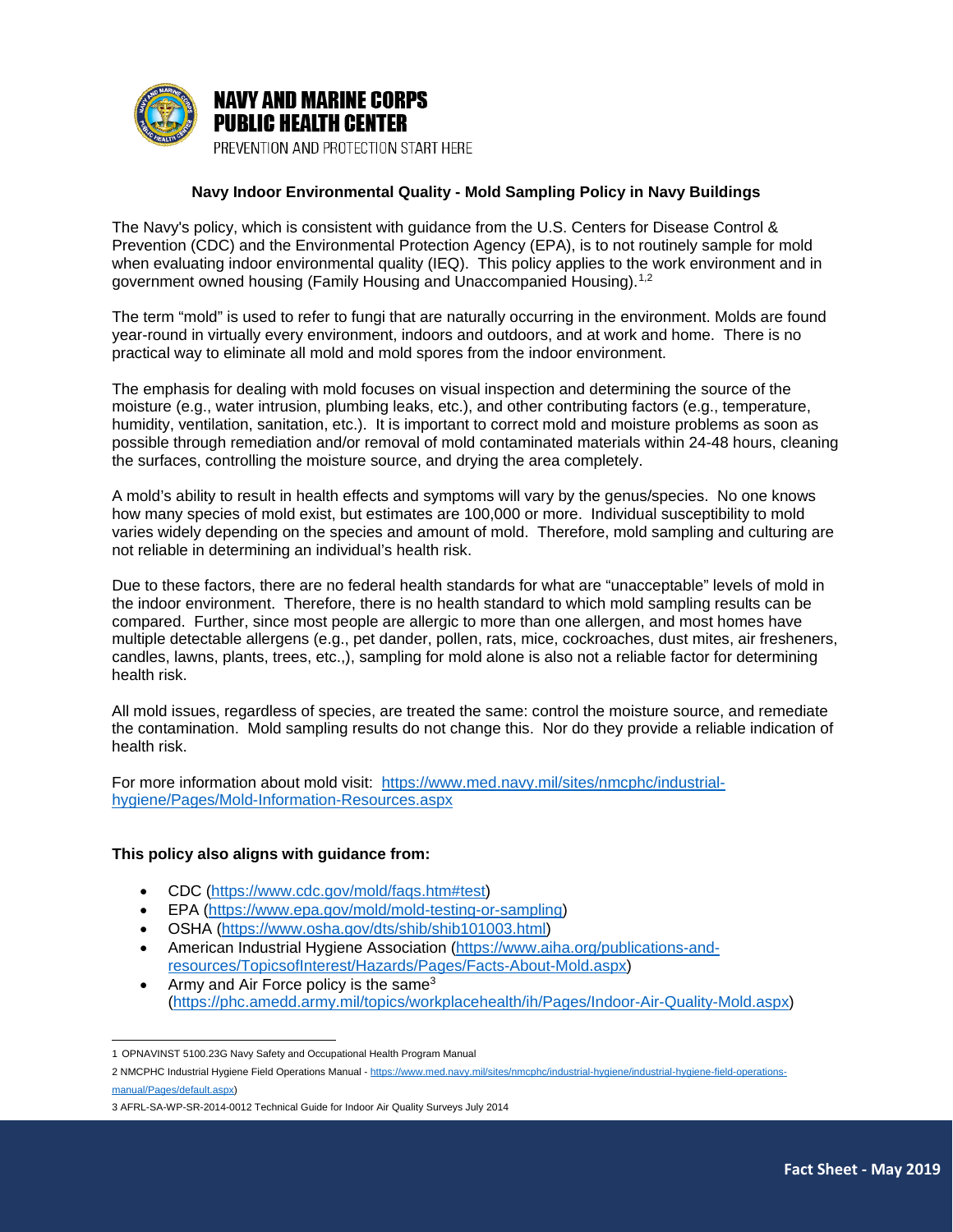

# **Molds**

# **What are molds?**

Molds are small organisms found almost everywhere, inside and outside, including on plants, foods, and leaves. Another common term for mold is "mildew." Molds grow best in warm and damp conditions, although they can grow during cold weather. There are thousands of species of mold, and they can be any color. Many times, mold can be detected by a musty odor. Molds produce microscopic cells called spores that spread easily through the air. Mold spores can survive harsh environmental conditions, such as dry conditions, that do not support normal mold growth. Live spores act like seeds, forming new mold growths, called colonies, under the right conditions.



Certain types of molds have proven extremely valuable in the production of antibiotics. Molds are beneficial to the environment and are needed to break down dead material. However, when molds are present in large numbers, they may cause allergic symptoms in people similar to that caused by plant pollen.

# **How do molds affect people?**

In general, we are exposed to molds every day, and most of us don't have any reaction. Under the right conditions, some people may experience allergic

reactions such as watery eyes, a runny nose, sneezing, nasal congestion, itching, coughing, wheezing, difficulty breathing, headache and fatigue, These symptoms are temporary and can be eliminated by removing the mold. Molds may also aggravate asthma. In rare cases, infections from building-associated molds may occur in people with seriously weakened immune systems. Some people may be more sensitive to molds than others, including:

- Infants and children
- Elderly people
- Pregnant women
- Individuals with respiratory conditions or allergies and asthma
- Persons with weakened immune systems (for example, chemotherapy patients, organ or bone marrow transplant recipients, and people with HIV infections or autoimmune diseases)

Symptoms that seem to be related to mold exposure can be due to other causes, such as bacterial or viral infections or other allergies. However, see your doctor if you have special health concerns.